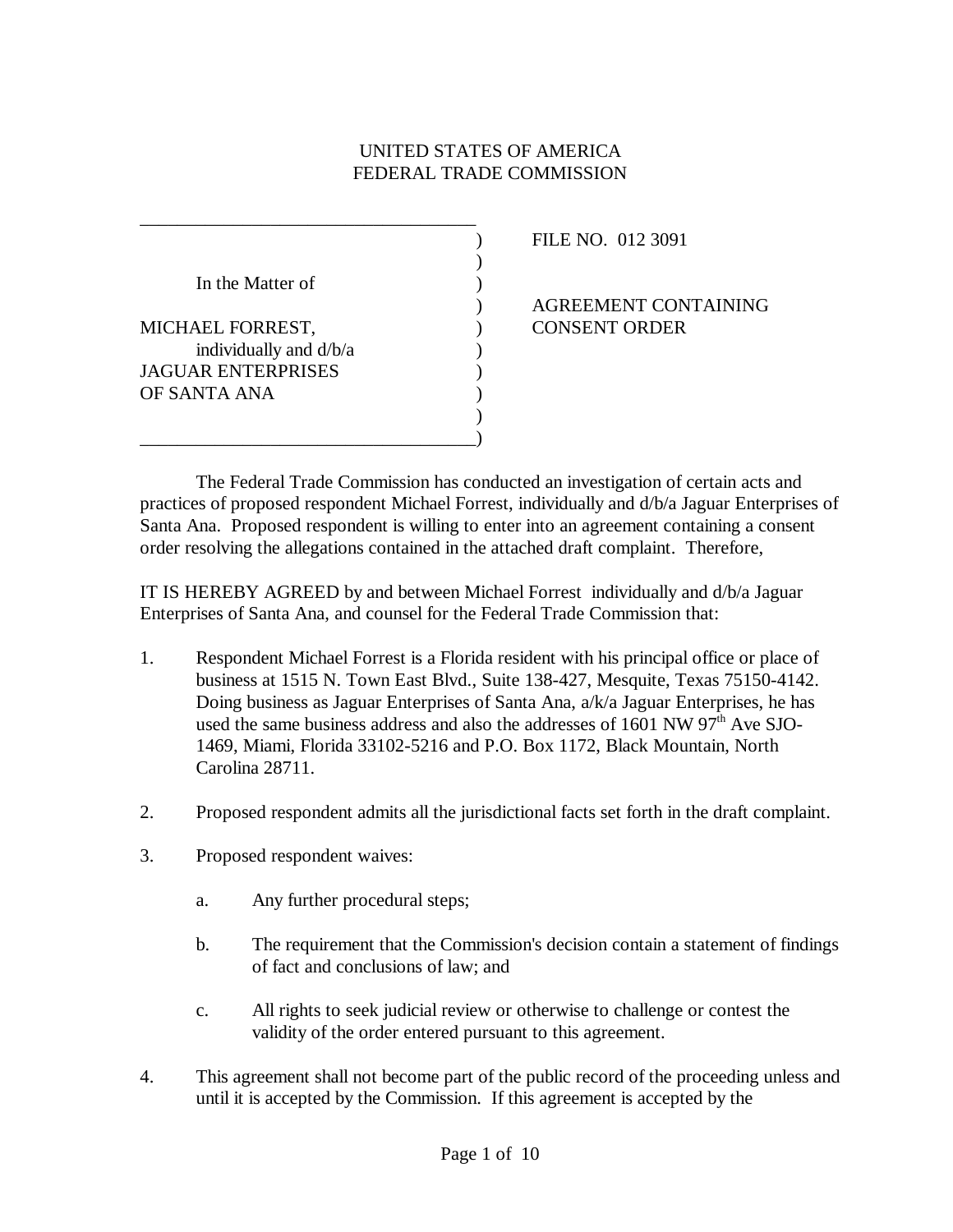Commission, it, together with the draft complaint, will be placed on the public record for a period of thirty (30) days and information about it publicly released. The Commission thereafter may either withdraw its acceptance of this agreement and so notify proposed respondent, in which event it will take such action as it may consider appropriate, or issue and serve its complaint (in such form as the circumstances may require) and decision in disposition of the proceeding.

- 5. This agreement is for settlement purposes only and does not constitute an admission by proposed respondent that the law has been violated as alleged in the draft complaint, or that the facts as alleged in the draft complaint, other than the jurisdictional facts, are true. Provided, however, that in the event of any subsequent litigation to collect amounts due pursuant to this order, including but not limited to a nondischargeability complaint in any bankruptcy proceeding, respondent agrees that the facts as alleged in the Commission's complaint in this action shall be taken as true.
- 6. This agreement contemplates that, if it is accepted by the Commission, and if such acceptance is not subsequently withdrawn by the Commission pursuant to the provisions of Section 2.34 of the Commission's Rules, the Commission may, without further notice to proposed respondent, (1) issue its complaint corresponding in form and substance with the attached draft complaint and its decision containing the following order in disposition of the proceeding, and (2) make information about it public. When so entered, the order shall have the same force and effect and may be altered, modified, or set aside in the same manner and within the same time provided by statute for other orders. The order shall become final upon service. Delivery of the complaint and the decision and order to proposed respondent's address as stated in this agreement by any means specified in Section 4.4(a) of the Commission's Rules shall constitute service. Proposed respondent waives any right he may have to any other manner of service. The complaint may be used in construing the terms of the order. No agreement, understanding, representation, or interpretation not contained in the order or in the agreement may be used to vary or contradict the terms of the order.
- 7. Proposed respondent has read the draft complaint and consent order. Respondent understands that he may be liable for civil penalties in the amount provided by law and other appropriate relief for each violation of the order after it becomes final.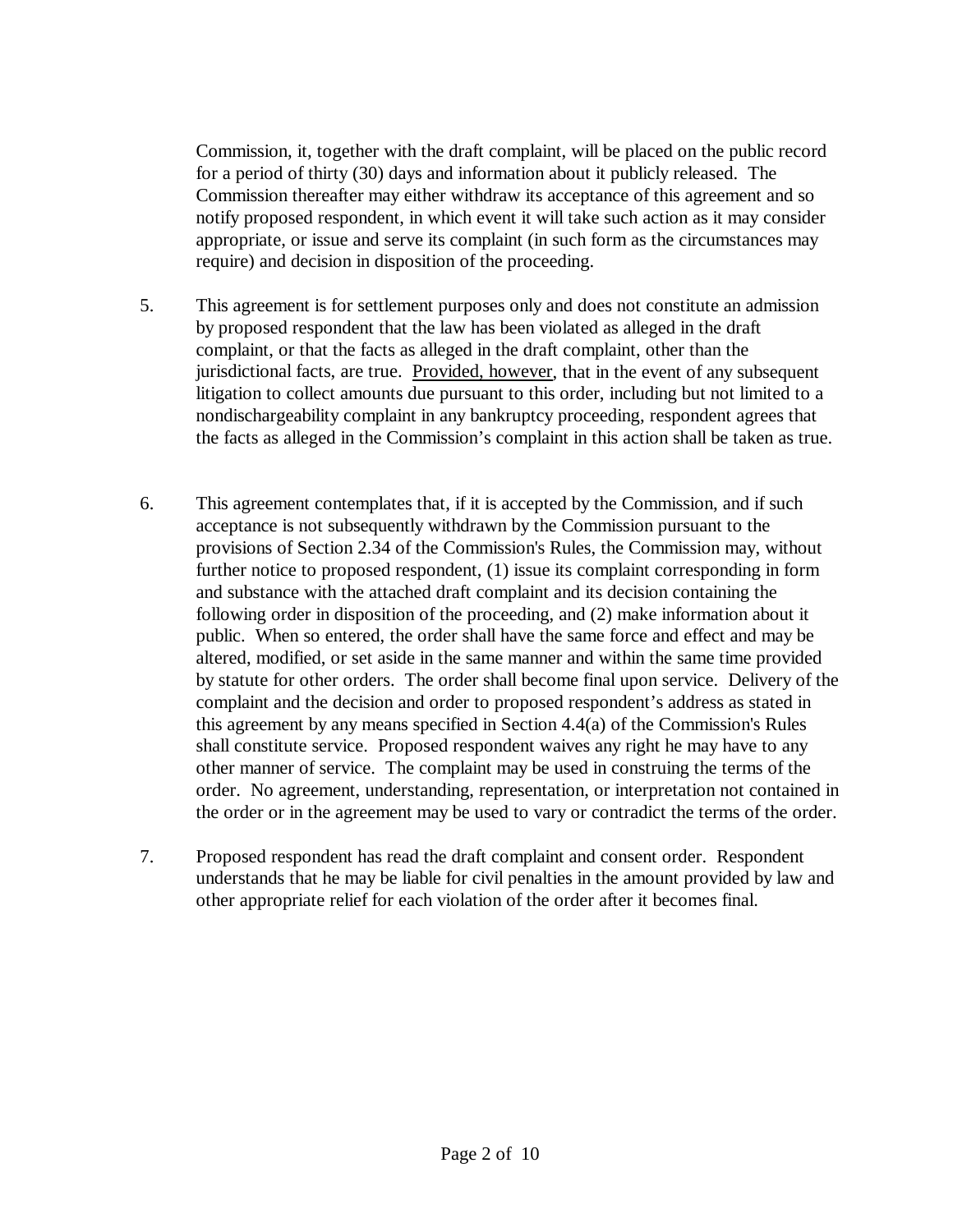# ORDER

# **DEFINITIONS**

For purposes of this order, the following definitions shall apply:

- 1. "Competent and reliable scientific evidence" shall mean tests, analyses, research, studies, or other evidence based on the expertise of professionals in the relevant area, that has been conducted and evaluated in an objective manner by persons qualified to do so, using procedures generally accepted in the profession to yield accurate and reliable results.
- 2. "Clearly and prominently" shall mean as follows:
	- a. In an advertisement communicated through an electronic medium (such as television, video, radio, and interactive media such as the Internet, online services and software), the disclosure shall be presented simultaneously in both the audio and visual portions of the advertisement. Provided, however, that in any advertisement presented solely through visual or audio means, the disclosure may be made through the same means in which the ad is presented. Provided, further, that in any advertisement communicated through interactive media which is presented predominantly through visual or audio means, the disclosure may be made through the same means in which the ad is predominantly presented. The audio disclosure shall be delivered in a volume and cadence sufficient for an ordinary consumer to hear and comprehend it. The visual disclosure shall be of a size and shade, with a degree of contrast to the background against which it appears, and shall appear on the screen for a duration and in a location, sufficiently noticeable for an ordinary consumer to read and comprehend it.
	- b. In a print advertisement, promotional material, or instructional manual, the disclosure shall be in a type size and location sufficiently noticeable for an ordinary consumer to read and comprehend it, in print that contrasts with the background against which it appears.
	- c. On a product label, the disclosure shall be in a type size and location on the principal display panel sufficiently noticeable for an ordinary consumer to read and comprehend it, in print that contrasts with the background against which it appears.

The disclosure shall be in understandable language and syntax. Nothing contrary to, inconsistent with, or in mitigation of the disclosure shall be used in any advertisement or on any label.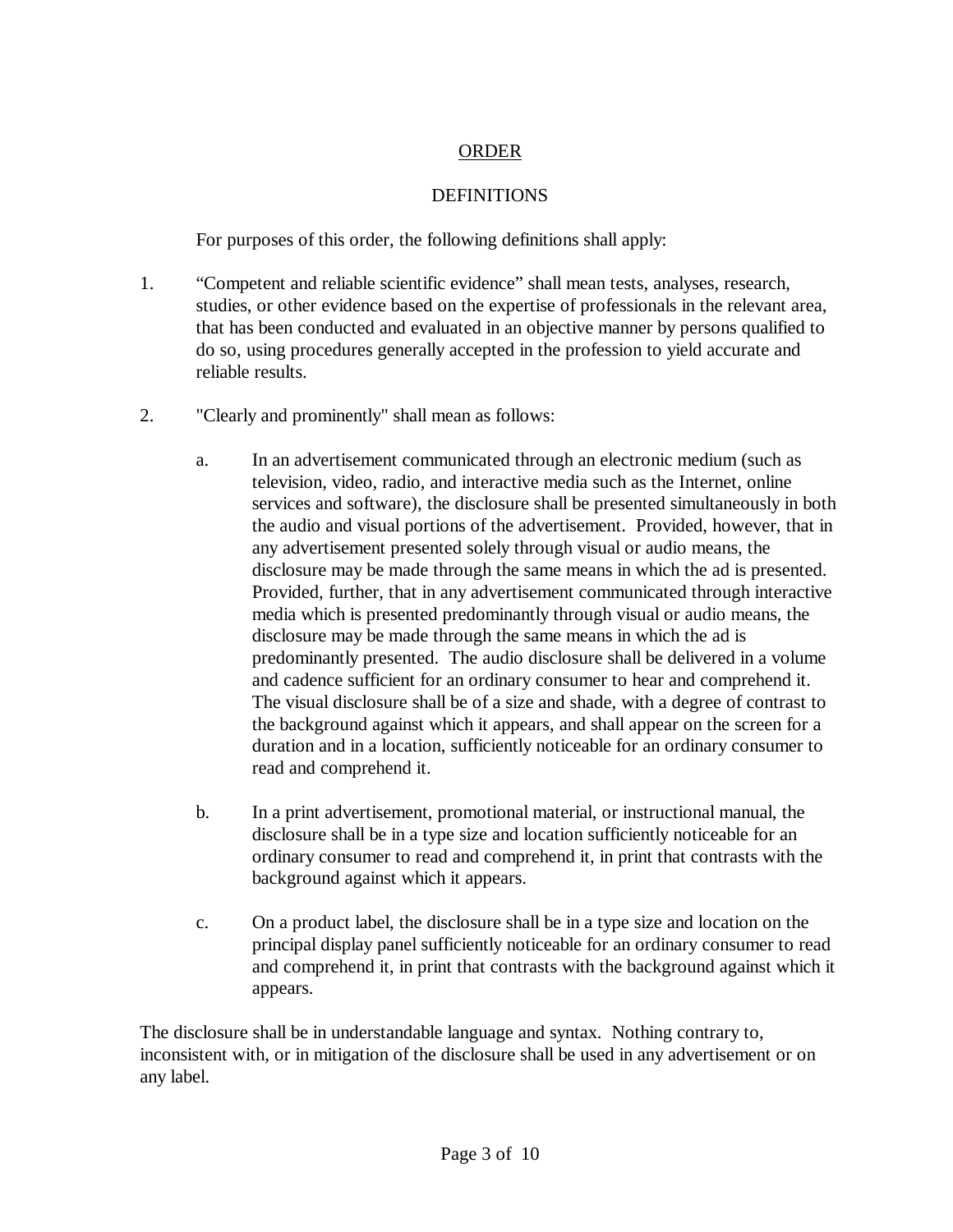- 3. In the case of advertisements disseminated by means of an interactive electronic medium, such as software, the Internet, or online services, "in close proximity" shall mean on the same Web page, online service page, or other electronic page, and proximate to the triggering representation, and shall not include disclosures accessed or displayed through hyperlinks, pop-ups, interstitials or other means.
- 4. "Commerce" shall mean as defined in Section 4 of the Federal Trade Commission Act, 15 U.S.C. § 44.
- 5. A requirement that respondent "notify the Commission," "file with the Commission" or "deliver to the Commission" shall mean that the respondent shall send the necessary information via first-class mail, costs prepaid, to the Associate Director for Division of Enforcement, Federal Trade Commission, 600 Pennsylvania Avenue, N.W., Washington, D.C. 20580. Attention: In the Matter of Michael Forrest.
- 6. "Person" shall mean a natural person, organization or other legal entity, including a partnership, corporation, proprietorship, association, cooperative, or any other group acting together as an entity.
- 7. Unless otherwise specified, "respondent" shall mean Michael Forrest, individually and d/b/a Jaguar Enterprises of Santa Ana; and each of the above's agents, representatives, and employees.
- 8. "Electronic therapy device" shall mean any device that contains a magnet of any kind or produces an electric current of any kind, purporting to relieve the symptoms of, treat, mitigate, cure, heal or alleviate any disease or health condition, including but not limited to the *Black Box, Magnetic Pulser, Magnetic Multi-Pulser, Portable Rife Frequency Generator, Beck-Rife Unit, PC-Rife #1, PC-Rife #2, and PC-Rife #3.*
- 9. "Food," "drug," and "device" shall mean as "food," "drug," and "device" are defined in Section 15 of the Federal Trade Commission Act, 15 U.S.C. § 55.
- 10. Covered product or service" shall mean any service, program, dietary supplement, food, drug, or device.

## **I.**

IT IS HEREBY ORDERED that respondent, directly or through any partnership, corporation, subsidiary, division, trade name, or other device, including franchisees, licensees, or distributors, in connection with the manufacturing, labeling, advertising, promotion, offering for sale, sale, or distribution of any electronic therapy device or any covered product or service in or affecting commerce, shall not misrepresent, in any manner, expressly or by implication,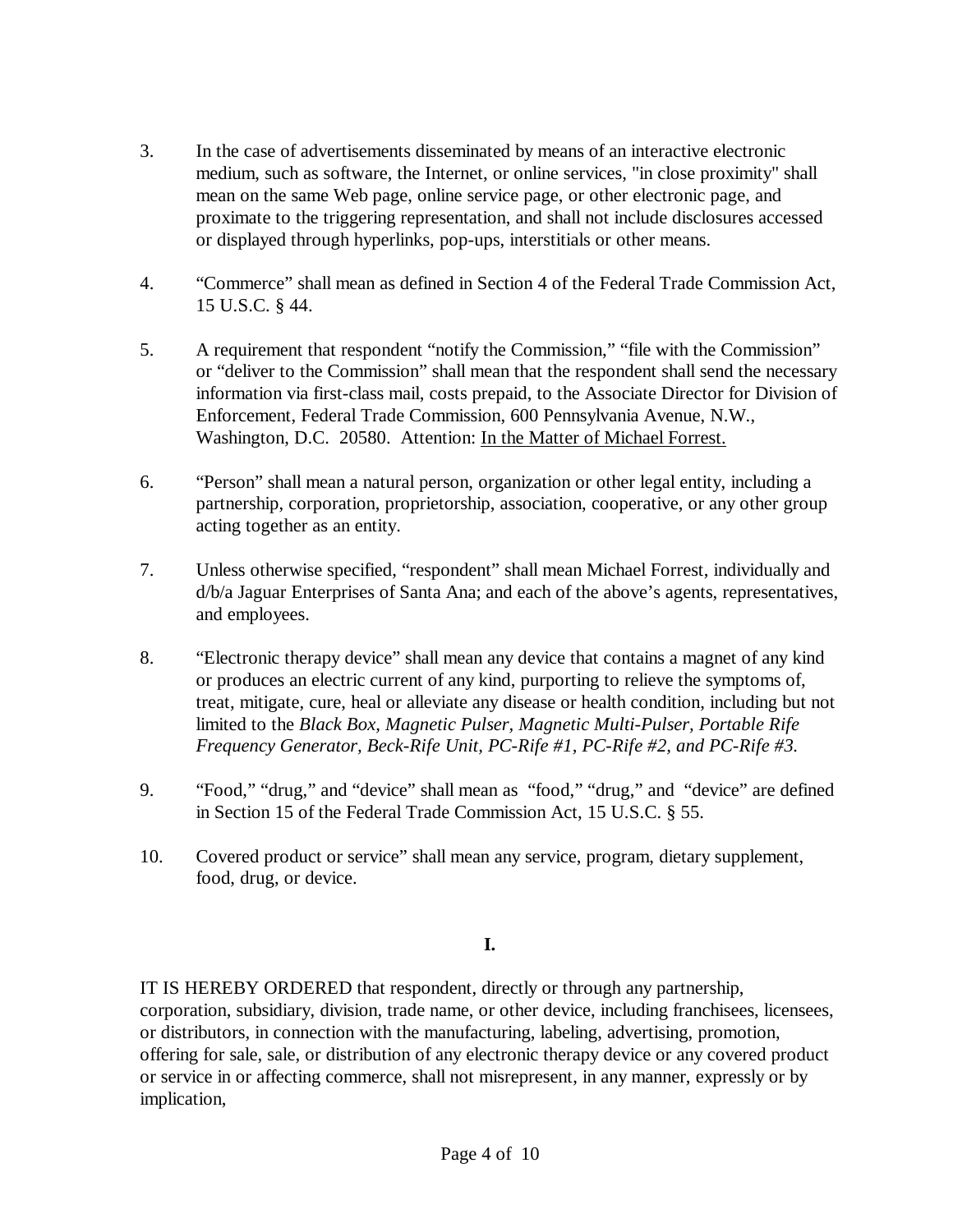- A. That it has been scientifically proven that use of the Black Box, Magnetic Pulser and Magnetic Multi-Pulser is effective to kill, deactivate or disable viruses, bacteria, fungi and other parasites in humans; or
- B. That it has been scientifically proven that Miracle Herbs is safe and effective in treating various cancers in humans with no side effects.

#### **II.**

IT IS HEREBY ORDERED that respondent, directly or through any partnership, corporation, subsidiary, division, trade name, or other device, including franchisees, licensees, or distributors, in connection with the manufacturing, labeling, advertising, promotion, offering for sale, sale, or distribution of any electronic therapy device or any covered product or service in or affecting commerce, shall not make any representation, in any manner, expressly or by implication:

- A. That any such product or service is effective in (1) treating or curing cancer, AIDS, hepatitis, Gulf War Syndrome, Chronic Fatigue Syndrome, rheumatoid arthritis or Herpes; (2) treating or preventing bacterial infections; or (3) treating or preventing viral infections;
- B. That any such product or service is effective in the mitigation, treatment, prevention, or cure of any disease or illness; or
- C. About the health benefits, performance, safety, or efficacy of any such product or service,

unless, at the time the representation is made, respondent possesses and relies upon competent and reliable scientific evidence that substantiates the representation.

## **III.**

IT IS FURTHER ORDERED that respondent, directly or through any corporation, subsidiary, division, trade name, or other device, in connection with the manufacturing, labeling, advertising, promotion, offering for sale, sale, or distribution of any electronic therapy device or any covered product or service in or affecting commerce, shall not misrepresent, in any manner, expressly or by implication, the existence, contents, validity, results, conclusions, or interpretations of any test, study, or research.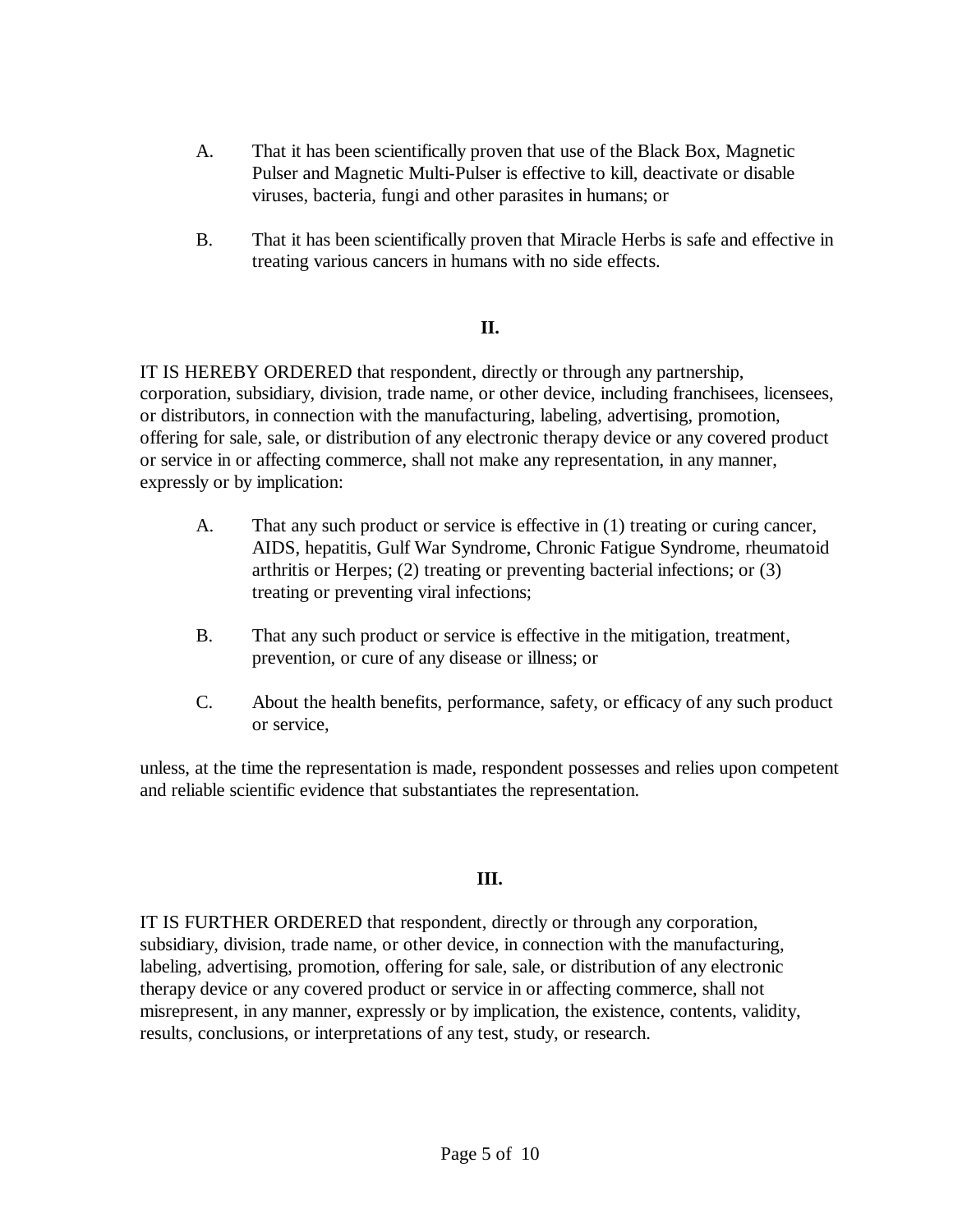Nothing in this order shall prohibit respondent from making any representation for any drug that is permitted in labeling for such product under any tentative final or final standard promulgated by the Food and Drug Administration, or under any new medical device application approved by the Food and Drug Administration. Nor shall it prohibit respondent from making any representation for any product that is specifically permitted in labeling for such product by regulations promulgated by the Food and Drug Administration pursuant to the Nutrition Labeling and Education Act of 1990.

#### **V.**

#### IT IS FURTHER ORDERED that respondent shall:

- A. Within seven (7) days after service of this order upon respondent, deliver to the Commission a list, in the form of a sworn affidavit, of all consumers who purchased the *Black Box, Magnetic Pulser, Magnetic Multi-Pulser, Portable Rife Frequency Generator, Beck-Rife Unit, PC-Rife #1, PC-Rife #2, PC-Rife #3,* and/or *Miracle Herbs* from respondent on or after April 1, 1999. Such list shall include each consumer's name and address, and, if available, the telephone number and email address of each consumer, and the full purchase price, including shipping, handling, and taxes, of the product(s) purchased from respondent.
- B. Within thirty (30) days after service of this order upon respondent, send by certified mail, with postage prepaid, an exact copy of the notice attached hereto as Attachment A, showing the date of mailing, to each consumer who purchased a *Black Box, Magnetic Pulser, Magnetic Multi-Pulser, Portable Rife Frequency Generator, Beck-Rife Unit, PC-Rife #1, PC-Rife #2, PC-Rife #3,* and/or *Miracle Herbs* from respondent between April 1, 1999, and the date of service of this order. This mailing shall not include any other document.

## **VI.**

IT IS FURTHER ORDERED that respondent shall refund the full purchase price of the *Black Box, Magnetic Pulser, Magnetic Multi-Pulser, Portable Rife Frequency Generator, Beck-Rife Unit, PC-Rife #1, PC-Rife #2, PC-RIFE #3,* and *Miracle Herbs*, including shipping and handling and applicable taxes, to each consumer whose initial request for a refund is received by respondent within ninety (90) days after the date the notice required by Part V.B. of this order is mailed to consumers, under the following terms and conditions:

A. If respondent's diligent inquiry reasonably substantiates the purchaser's claim of purchase or the purchaser provides proof of purchase, including but not limited to any of the following: return of goods or packaging, canceled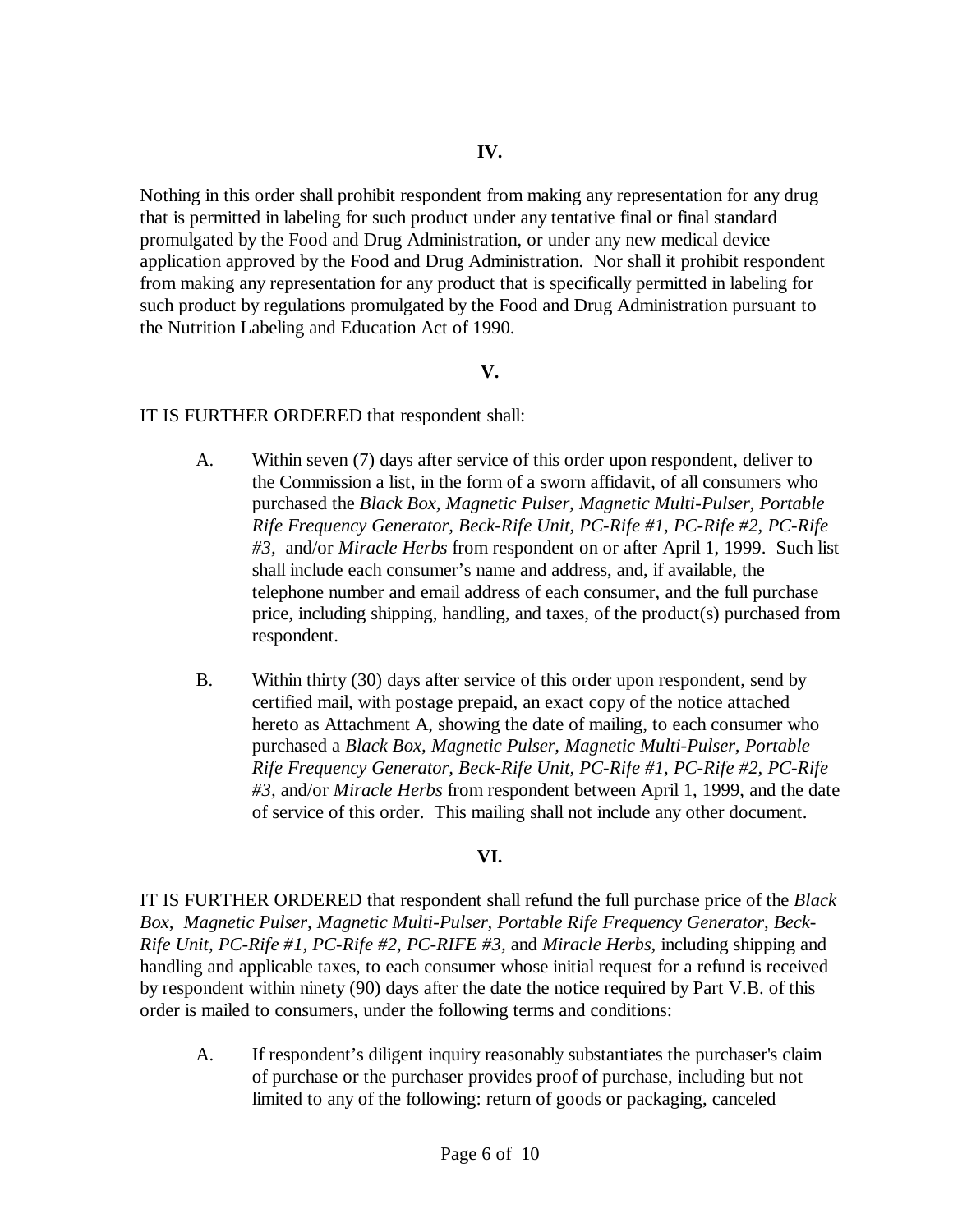check[s], credit card invoice[s], or receipt[s], the refund shall be paid within fifteen (15) business days of respondent's receipt of the refund request.

B. If the purchaser makes a timely request for a refund but neither of the conditions of Subpart A is satisfied, respondent shall advise the purchaser, within fifteen (15) business days of receipt of the request for refund, that respondent will provide a prompt refund if the purchaser completes and returns to respondent, within fifteen (15) days of receipt of the notice, a declaration of purchase, which the respondent shall provide together with a stamped and addressed return envelope. The declaration shall be substantially in the form of the declaration attached hereto as Attachment B. The refund shall be paid within fifteen (15) business days of respondent's receipt of the purchaser's completed declaration.

Refund requests shall be sent to Jaguar Enterprises of Santa Ana, 1515 N. Town East Blvd., Suite 138-427, Mesquite, Texas 75150-4142.

# **VII.**

IT IS FURTHER ORDERED that respondent Michael Forrest shall, no later than one hundred and eighty (180) days after the date of service of this order, deliver to the Commission a monitoring report, in the form of a sworn affidavit. This report shall specify the steps respondent has taken to comply with the terms of Parts V and VI of this order and shall state, without limitation:

- A. The name and address of each purchaser to whom respondent sent the notice attached hereto as Attachment A as required under Part V;
- B. The name and address of each purchaser from whom respondent received a refund request;
- C. The date on which each request was received and the amount of the refund requested;
- D. The amount of the refund provided by respondent to each such purchaser;
- E. The status of any disputed refund request and the identification of each purchaser whose refund request is disputed, by name, address, and amount of the claim; and
- F. The total amount of refunds paid by respondent.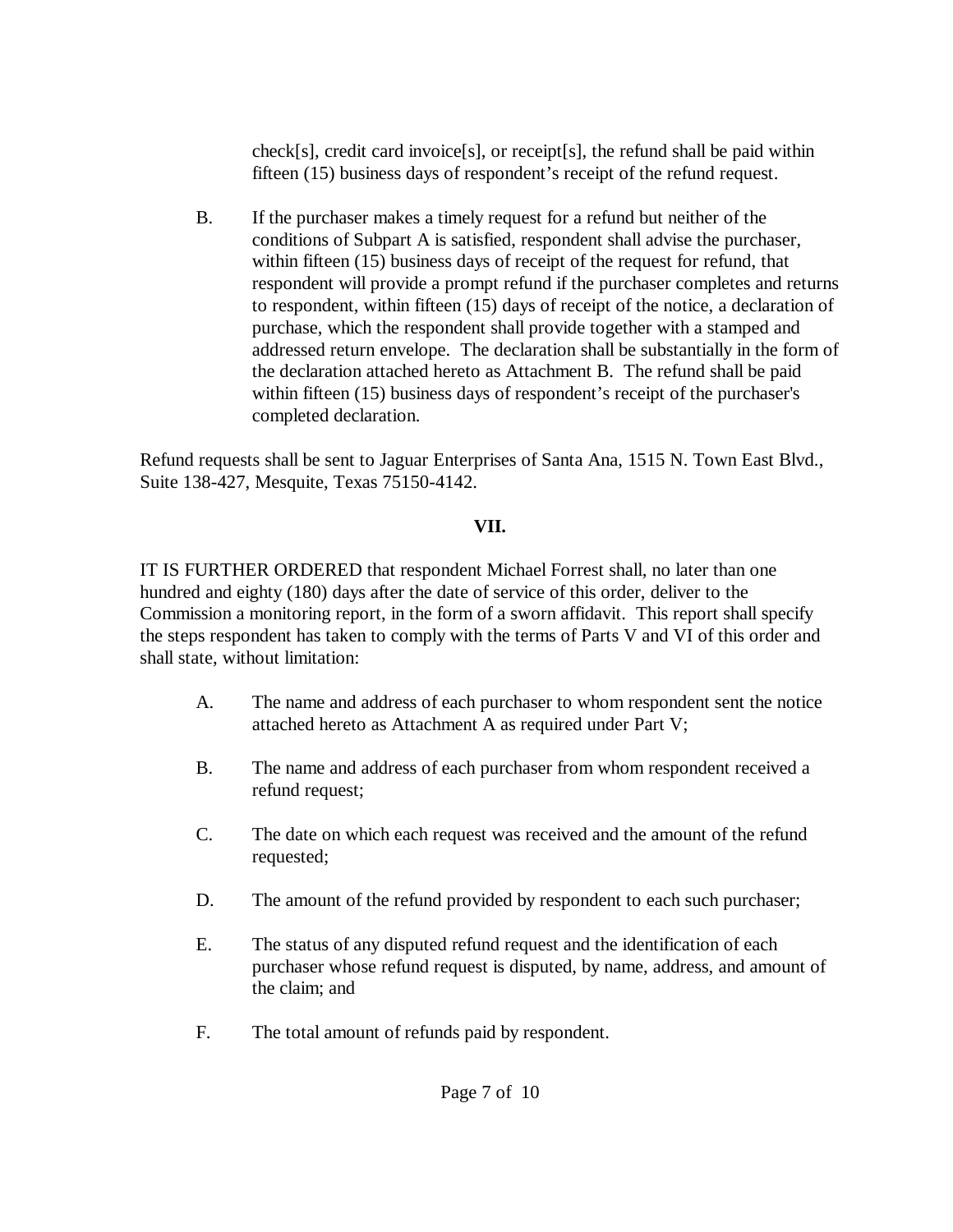#### **VIII.**

IT IS FURTHER ORDERED that respondent Michael Forrest shall, for ten (10) years after the last date of dissemination of any representation covered by this order, maintain and upon request make available to the Federal Trade Commission for inspection and copying:

- A. All advertisements and promotional materials containing the representation;
- B. All materials that were relied upon in disseminating the representation; and
- C. All tests, reports, studies, surveys, demonstrations, or other evidence in their possession or control that contradict, qualify, or call into question the representation or the basis relied upon for the representation, including complaints and other communications with consumers or with governmental or consumer protection organizations.

# **IX.**

IT IS FURTHER ORDERED that respondent Michael Forrest shall deliver a copy of this order to all current and future principals, officers, directors, and managers, and to all current and future employees, agents, and representatives having responsibilities with respect to the subject matter of this order, and shall secure from each such person a signed and dated statement acknowledging receipt of the order. Respondent shall deliver this order to current personnel within thirty (30) days after the date of service of this order, and to future personnel within thirty (30) days after the person assumes such position or responsibilities. Respondent shall maintain and upon request make available to the Commission for inspection and copying each such signed and dated statement.

# **X.**

IT IS FURTHER ORDERED that respondent shall, for a period of five (5) years following the date of entry of this order, send a copy of this order to any distributor of any covered product or service and shall secure from each such distributor a signed and dated statement acknowledging receipt of the order. Respondent shall maintain and upon request make available to the Commission for inspection and copying each such signed and dated statement. For purposes of this Part, "distributor" shall mean any purchaser or other transferee of any covered product or service who acquires such product or service from respondent, with or without valuable consideration, who: (1) is known by respondent to have sold or offered to sell such product or service to other sellers or to consumers, including but not limited to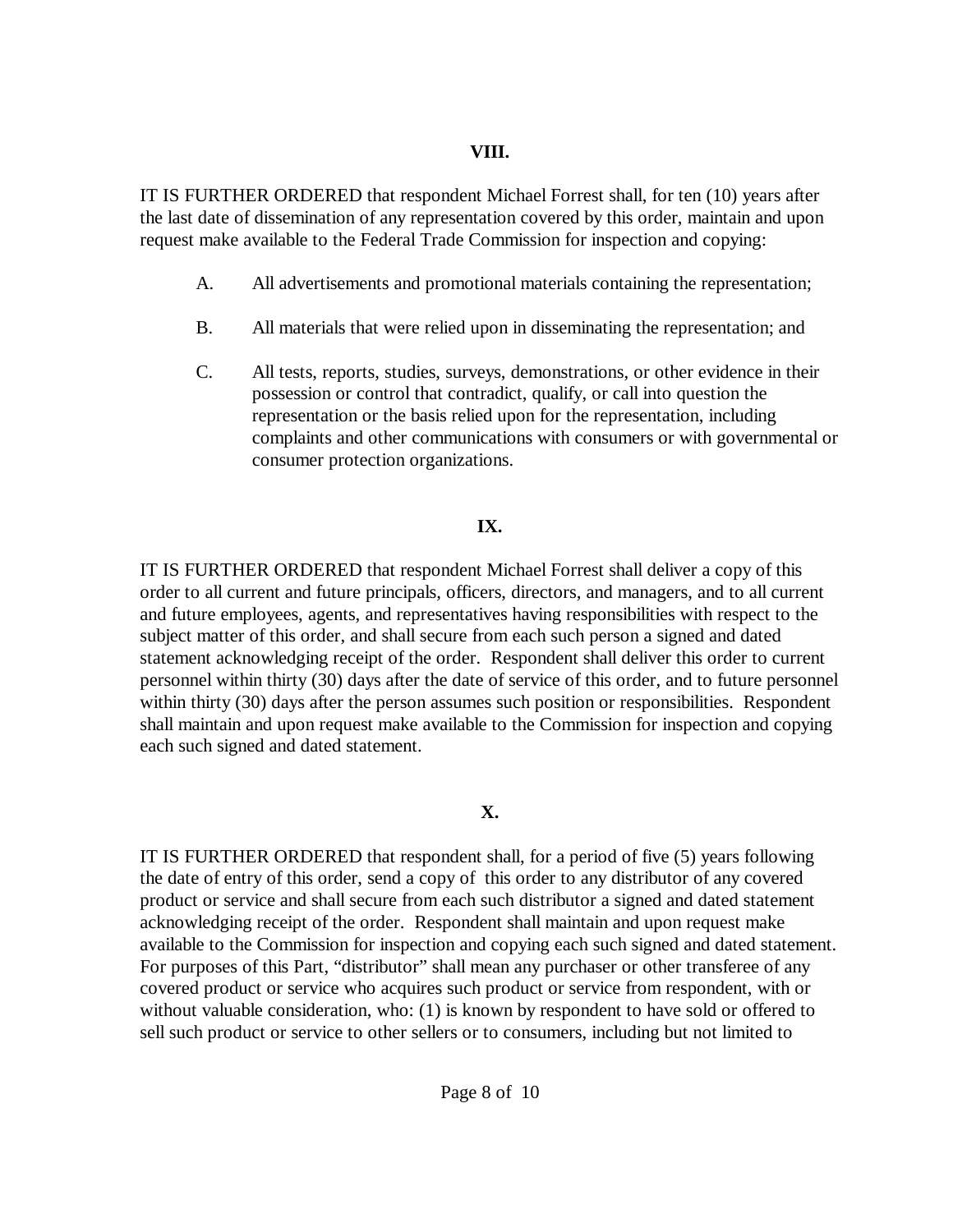individuals, retail stores, or catalogs, or (2) orders twenty (20) or more such units of any such product or service in any three month period.

### **XI.**

IT IS FURTHER ORDERED that respondent Michael Forrest, within five (5) days of entry of this order, shall notify the Commission of (1) his residence address and mailing address; (2) his telephone number(s); (3) if applicable, the names of his employer and supervisor(s); and (4) his duties and responsibilities.

#### **XII.**

IT IS FURTHER ORDERED that respondent Michael Forrest, for a period of ten (10) years after the date of entry of this order, shall notify the Commission of (1) any changes in his residence address, mailing address, or business address; (2) the discontinuance of his current business or employment; and (3) his affiliation with any new business or employment. Notice of changes in employment status shall include: (1) the new employer's name, address and telephone number; (2) the full names of the employer's principals; (3) if applicable, the names of respondent's supervisors, and (4) a description of the employer's activities, and respondent's duties and responsibilities.

## **XIII.**

IT IS FURTHER ORDERED that respondent Michael Forrest shall, within sixty (60) days after the date of service of this order, and at such other times as the Federal Trade Commission may require, file with the Commission a report, in writing, setting forth in detail the manner and form in which respondent has complied and is complying with this order.

## **XIV.**

This order will terminate twenty (20) years from the date of its issuance, or twenty (20) years from the most recent date that the United States or the Federal Trade Commission files a complaint (with or without an accompanying consent decree) in federal court alleging any violation of the order, whichever comes later; provided, however, that the filing of such a complaint will not affect the duration of:

A. Any Part in this order that terminates in less than twenty (20) years;